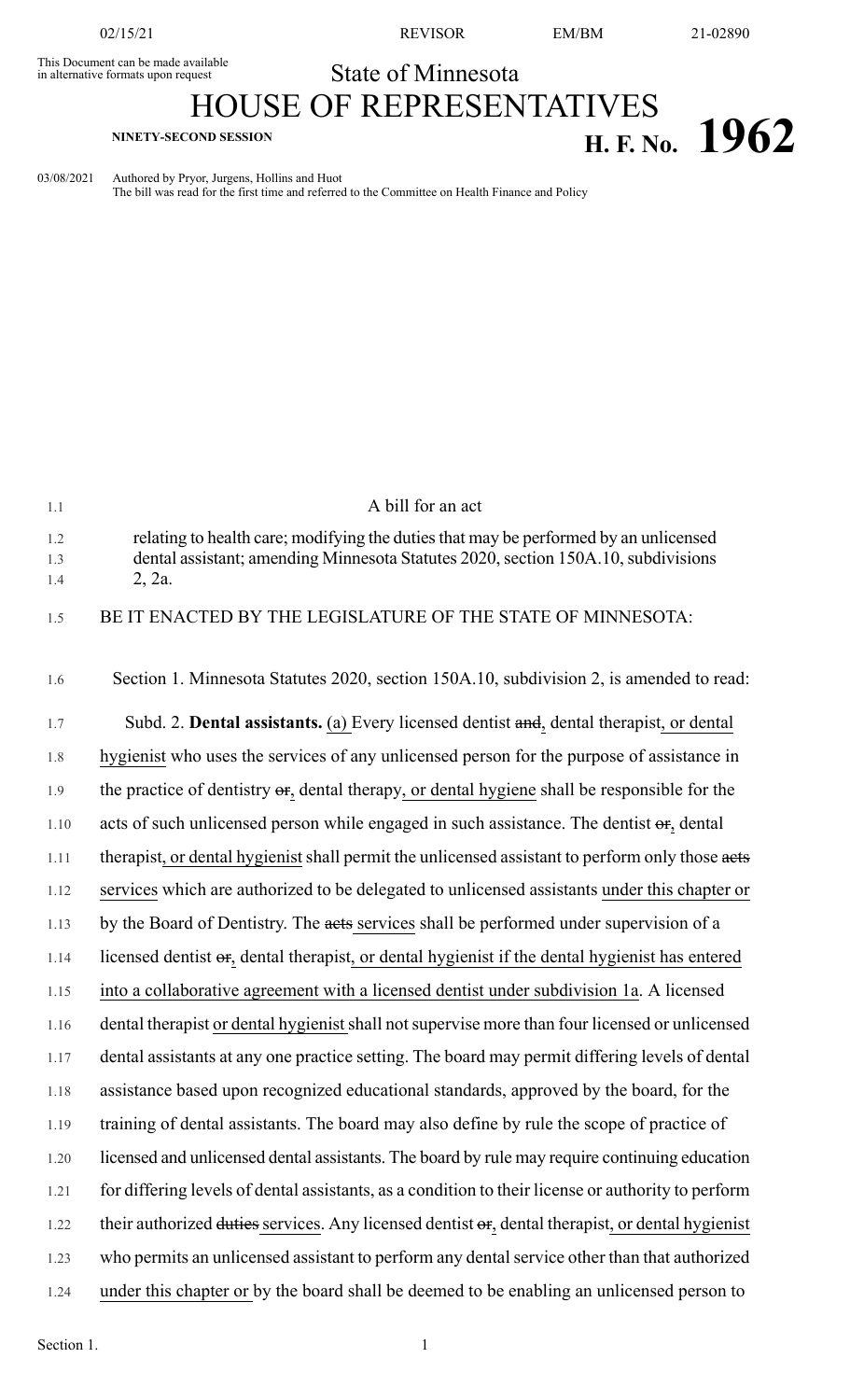2.1 practice dentistry, and commission of such an act by an unlicensed assistant shall constitute 2.2 a violation of sections 150A.01 to 150A.12. 2.3 (b) An unlicensed dental assistant may perform the following services if the unlicensed 2.4 dental assistant receives on-the-job training from a dentist, dental therapist, or dental hygienist 2.5 depending on the service to be performed: 2.6 (1) taking impressions and bite registrations; 2.7 (2) performing coronal polishing of both baby and adult teeth that have no active 2.8 periodontal disease; 2.9 (3) taking dental photographs intraorally and extraorally; 2.10 (4) fabricating and placing temporary crowns and recement as needed; 2.11 (5) removing loose brackets on orthodontic appliances; 2.12 (6) applying topical varnish; 2.13 (7) placing and removing rubber dams; and 2.14 (8) applying topical medications, including anesthetic, desensitizer varnish, and bleaching 2.15 agents. 2.16 (c) An unlicensed dental assistant may perform the following services if the unlicensed 2.17 dental assistant successfully completes a dental assisting training program approved by the 2.18 board: 2.19 (1) taking radiographs; and 2.20 (2) placing nonsurgical retraction material for gingival displacement. 2.21 (d) In addition to the training requirements in paragraphs (a) and (b), an unlicensed 2.22 dental assistant performing services under this subdivision must: 2.23 (1) complete a CPR certification course and maintain current CPR certification; and 2.24 (2) comply with the most current infection control recommendations, guidelines, 2.25 precautions, procedures, practices, strategies, and techniques specified in the United States 2.26 Department of Health and Human Services, Public Health Service, and Centers for Disease 2.27 Control and Prevention publications of the Morbidity and Mortality Weekly Report. 2.28 (e) Before an unlicensed dental assistant performs any of the services specified in this 2.29 subdivision, the on-the-job training provided to the unlicensed dental assistant as required 2.30 under paragraph (b), the training program completed by the unlicensed dental assistant as 2.31 required under paragraph (c), and compliance with the requirements under paragraph (d)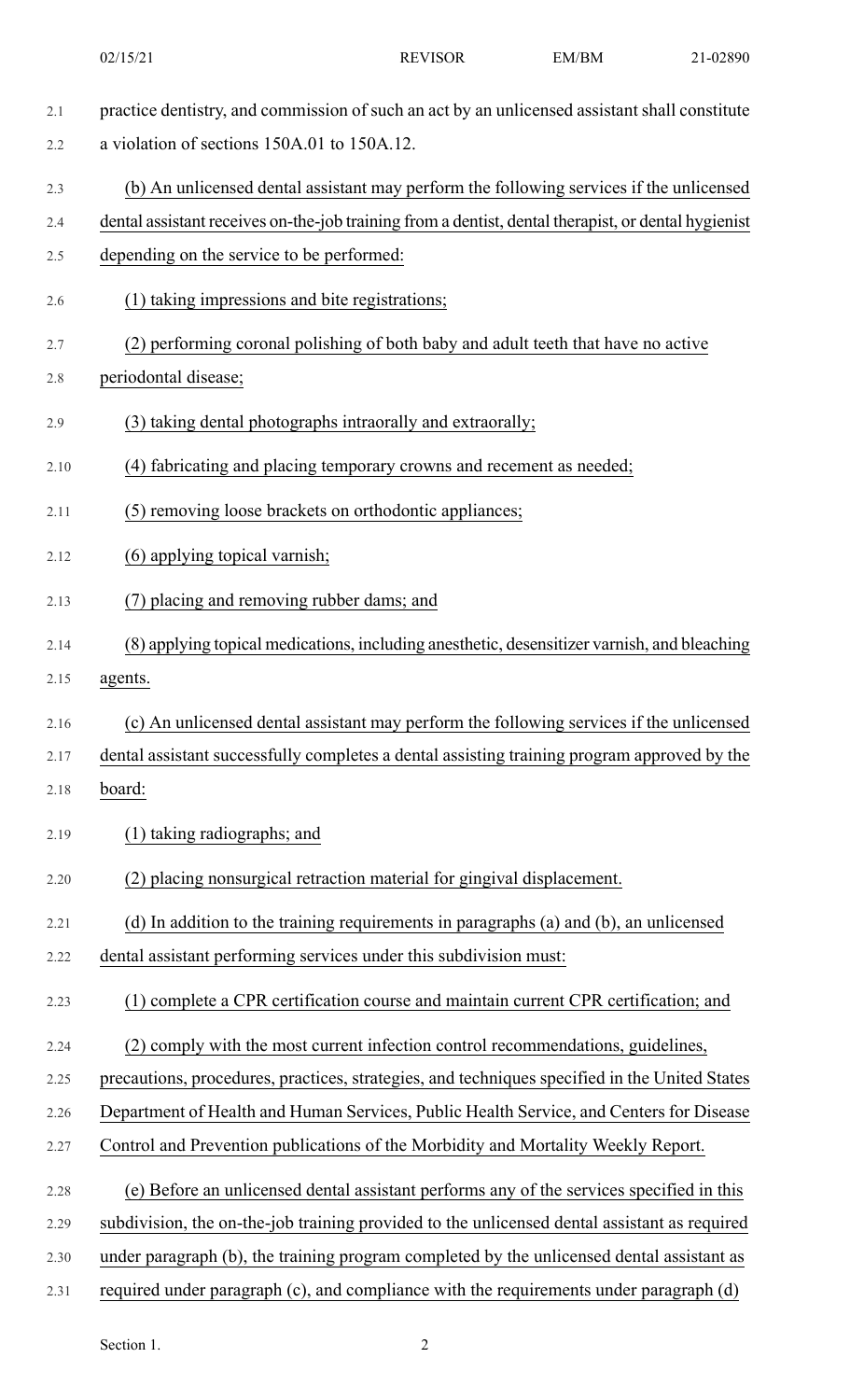02/15/21 REVISOR EM/BM 21-02890

- 3.1 must be documented and the documentation must be made available to the board upon 3.2 request.
- 3.3 Sec. 2. Minnesota Statutes 2020, section 150A.10, subdivision 2a, is amended to read:

3.4 Subd. 2a. **Collaborative practice authorization for dental assistants in community** 3.5 **settings.** (a) Notwithstanding subdivision 2, a dental assistant licensed under this chapter 3.6 may be employed or retained by a health care facility, program, or nonprofit organization 3.7 as defined in subdivision 1a to perform the dental assisting services described in paragraph 3.8 (b) or (c) without the patient first being examined by a licensed dentist, without a dentist's 3.9 diagnosis or treatment plan, and without the dentist being present at the location where 3.10 services are being performed, if:

3.11 (1) the dental assistant has entered into a collaborative agreement with a licensed dentist, 3.12 which must be part of a collaborative agreement established between a licensed dentist and 3.13 a dental hygienist under subdivision 1a, that designates authorization for the services provided 3.14 by the dental assistant; and

- 3.15 (2) the dental assistant has documented completion of a course on medical emergencies 3.16 within each continuing education cycle or as required by the board.
- 3.17 (b) A licensed dental assistant operating under general supervision of a collaborating 3.18 dentist under this subdivision is authorized to perform the following services:

3.19 (1) provide oral health promotion and disease prevention education;

3.20 (2) take vital signs such as pulse rate and blood pressure;

3.21 (3) obtain informed consent, according to Minnesota Rules, part 3100.9600, subpart 9, 3.22 for treatments authorized by the collaborating dentist within the licensed dental assistant's 3.23 scope of practice;

3.24 (4) apply topical preventative agents, including fluoride varnishes and pit and fissure 3.25 sealants;

3.26 (5) perform mechanical polishing to clinical crowns not including instrumentation;

3.27 (6) complete preliminary charting of the oral cavity and surrounding structures, except 3.28 periodontal probing and assessment of the periodontal structure;

3.29 (7) take photographs extraorally or intraorally; and

3.30 (8) take radiographs.